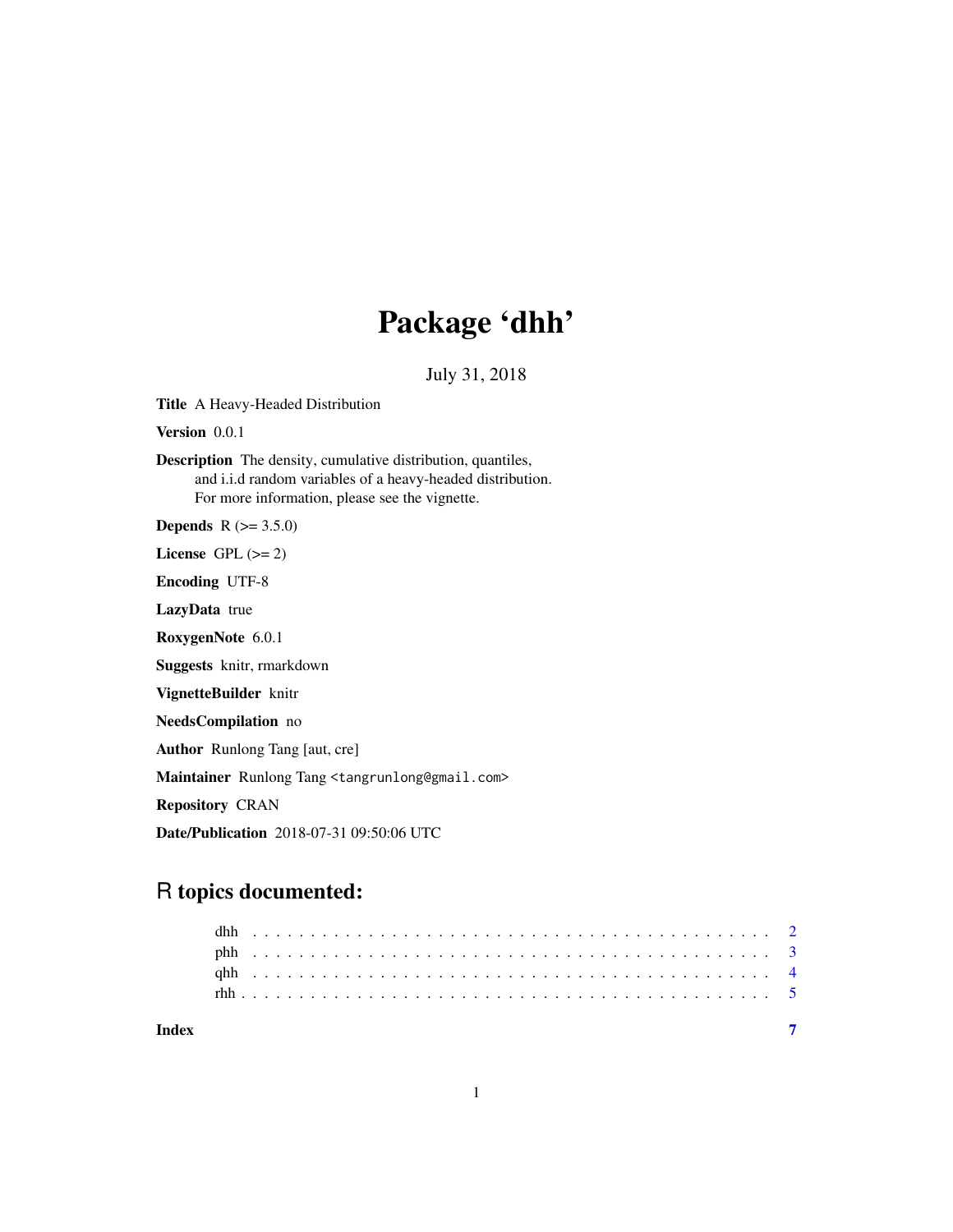## Description

This function gives the values of the density of the heavy-headed distribution.

## Usage

```
dhh(x, a=0, b=1, a1pha=0.1)
```
## Arguments

| x     | x is a vector of real values, at which the values of the density will be calculated.                                                                                             |
|-------|----------------------------------------------------------------------------------------------------------------------------------------------------------------------------------|
| a.b   | The interval (a,b) is the support of the distribution. The default values for a and<br>b are 0 and 1, respectively.                                                              |
| alpha | It is a positive parameter of the distribution. Its default value is set to be 0.1.<br>When alpha = 1, the distribution is uniform. When alpha > 1, the density at a is<br>zero. |

#### Details

See the references.

## Value

It returns the values of the density at x.

## Author(s)

Runlong Tang

## References

Runlong Tang (2018) A Note On Finite Moments, Rediscovery Of The Pareto Distribution and Distributions With Heavy Tails and Heads (v1) [https://sites.google.com/site/tangrunlong/](https://sites.google.com/site/tangrunlong/notes-on-finance) [notes-on-finance](https://sites.google.com/site/tangrunlong/notes-on-finance)

## See Also

[phh](#page-2-1) [qhh](#page-3-1) [rhh](#page-4-1)

<span id="page-1-1"></span><span id="page-1-0"></span>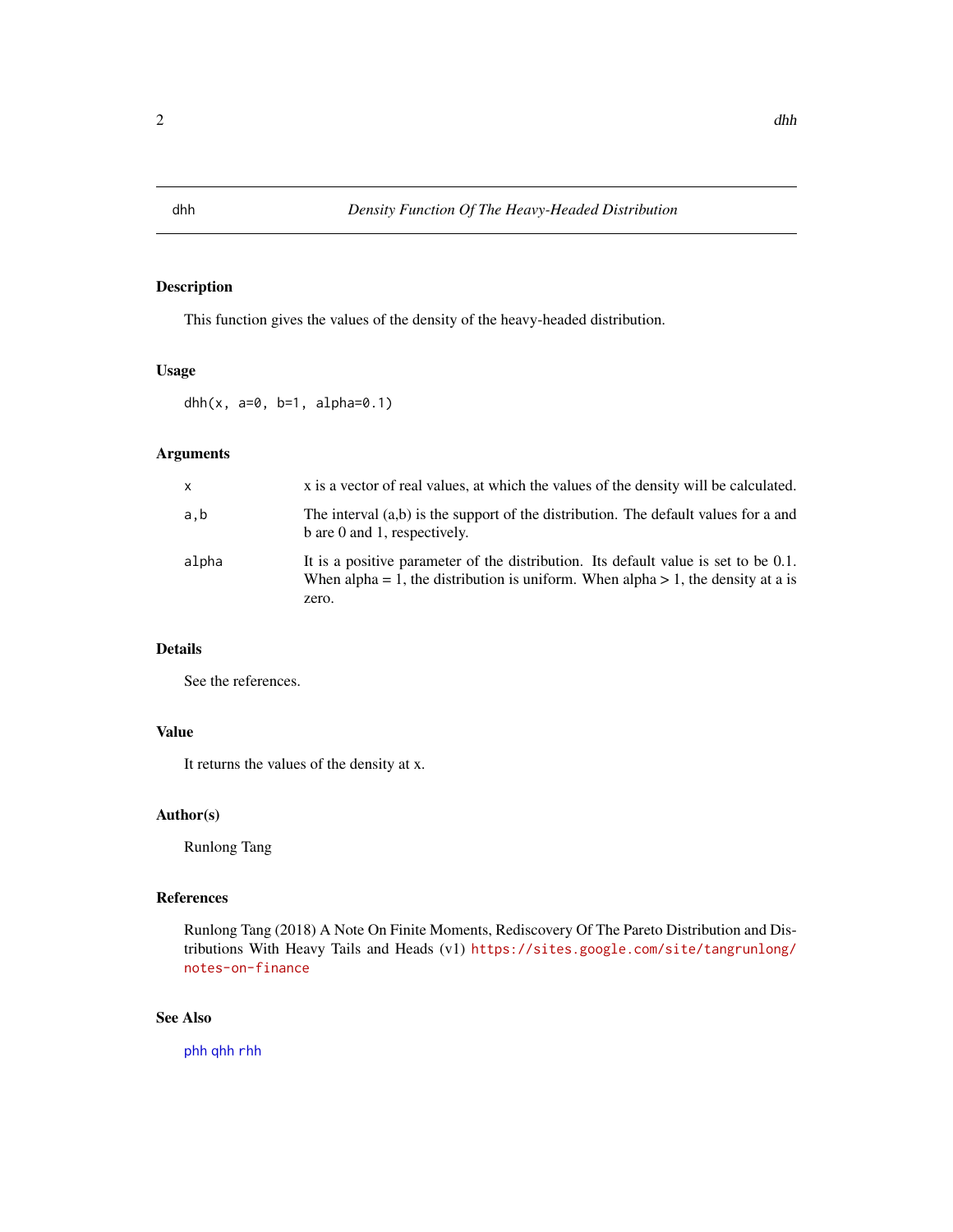<span id="page-2-0"></span>phh 3

## Examples

```
dhh(0.5)
dhh(0.5, 0, 1, 0.1)
dhh(c(0.5, 0.7))
curve(dhh, -1, 2)curve(dhh(x, a=0, b=1, alpha=0.1), -1, 2)
curve(dhh(x, a=0, b=10, alpha=0.1), -1, 11)
```
## <span id="page-2-1"></span>phh *Cumulative Distribution Function (CDF) Of The Heavy-Headed Distribution*

## Description

This function gives the values of the CDF of the heavy-headed distribution.

#### Usage

 $phh(x, a = 0, b = 1, alpha = 0.1)$ 

## Arguments

| x     | x is a vector of real values, at which the values of the CDF will be calculated.                                                                                                 |
|-------|----------------------------------------------------------------------------------------------------------------------------------------------------------------------------------|
| a.b   | The interval (a,b) is the support of the distribution. The default values for a and<br>b are 0 and 1, respectively.                                                              |
| alpha | It is a positive parameter of the distribution. Its default value is set to be 0.1.<br>When alpha = 1, the distribution is uniform. When alpha > 1, the density at a is<br>zero. |

## Details

See the references.

## Value

It returns the values of the CDF at x.

## Author(s)

Runlong Tang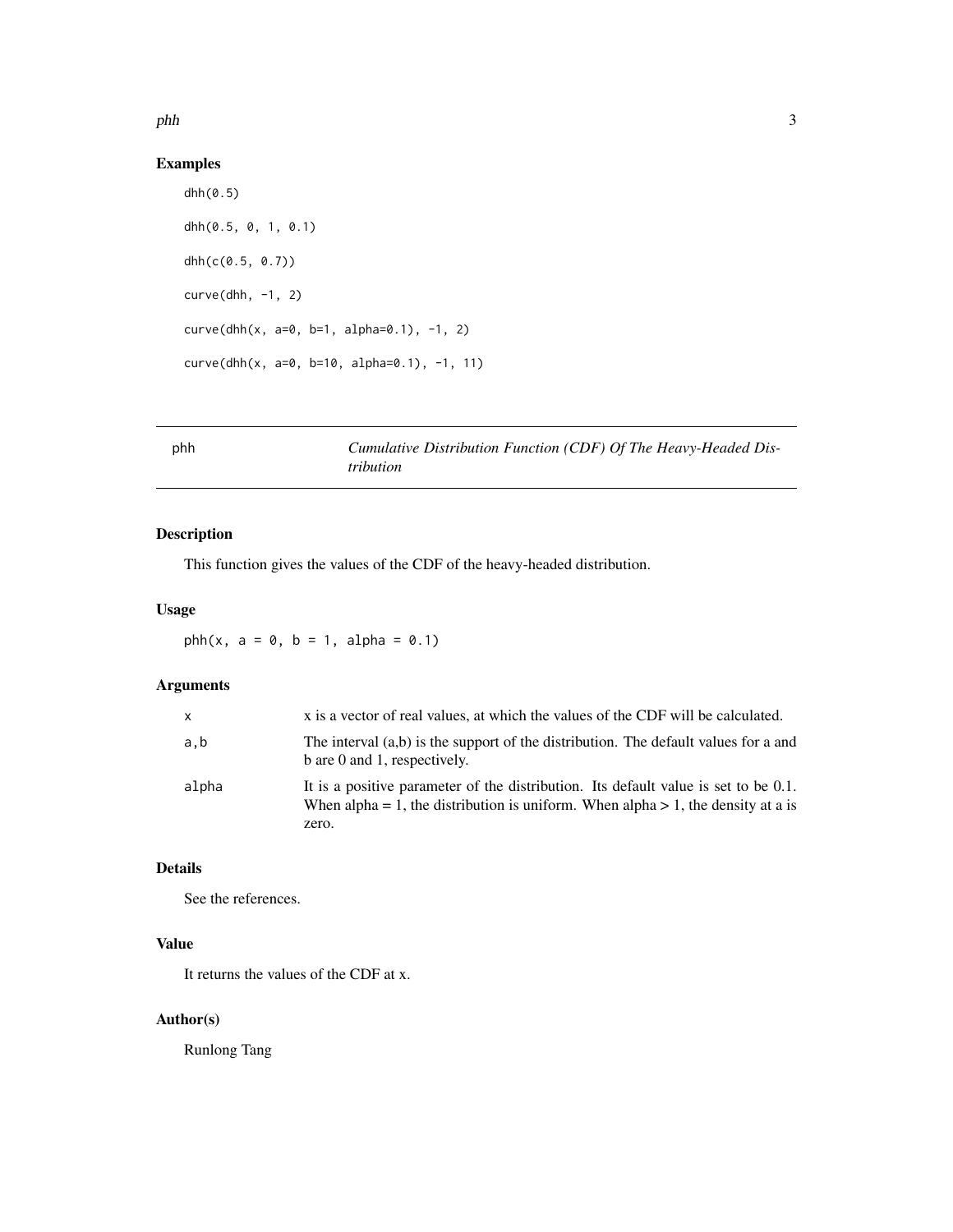#### <span id="page-3-0"></span>References

Runlong Tang (2018) A Note On Finite Moments, Rediscovery Of The Pareto Distribution and Distributions With Heavy Tails and Heads (v1) [https://sites.google.com/site/tangrunlong/](https://sites.google.com/site/tangrunlong/notes-on-finance) [notes-on-finance](https://sites.google.com/site/tangrunlong/notes-on-finance)

#### See Also

[dhh](#page-1-1) [qhh](#page-3-1) [rhh](#page-4-1)

## Examples

phh(0)  $phh(1)$ phh(0.5) phh(0.5, 0, 1, 0.1) phh(c(0.5, 0.7))  $curve(phh, from = -1, to = 2)$ curve(phh(x, a=0, b=1, alpha=0.1), -1, 2) curve(phh(x, a=0, b=10, alpha=0.1), -1, 11) curve(phh(x, a=0, b=100, alpha=0.1), -1, 11)

## <span id="page-3-1"></span>qhh *Quantiels of Of The Heavy-Headed Distribution*

#### Description

This function gives the quantiles of the heavy-headed distribution.

#### Usage

 $qhh(p, a = 0, b = 1, alpha = 0.1)$ 

#### Arguments

| p     | p is a vector of probabilities, at which the quantiles of the CDF will be calcu-<br>lated.                                                                                       |
|-------|----------------------------------------------------------------------------------------------------------------------------------------------------------------------------------|
| a,b   | The interval (a,b) is the support of the distribution. The default values for a and<br>b are 0 and 1, respectively.                                                              |
| alpha | It is a positive parameter of the distribution. Its default value is set to be 0.1.<br>When alpha = 1, the distribution is uniform. When alpha > 1, the density at a is<br>zero. |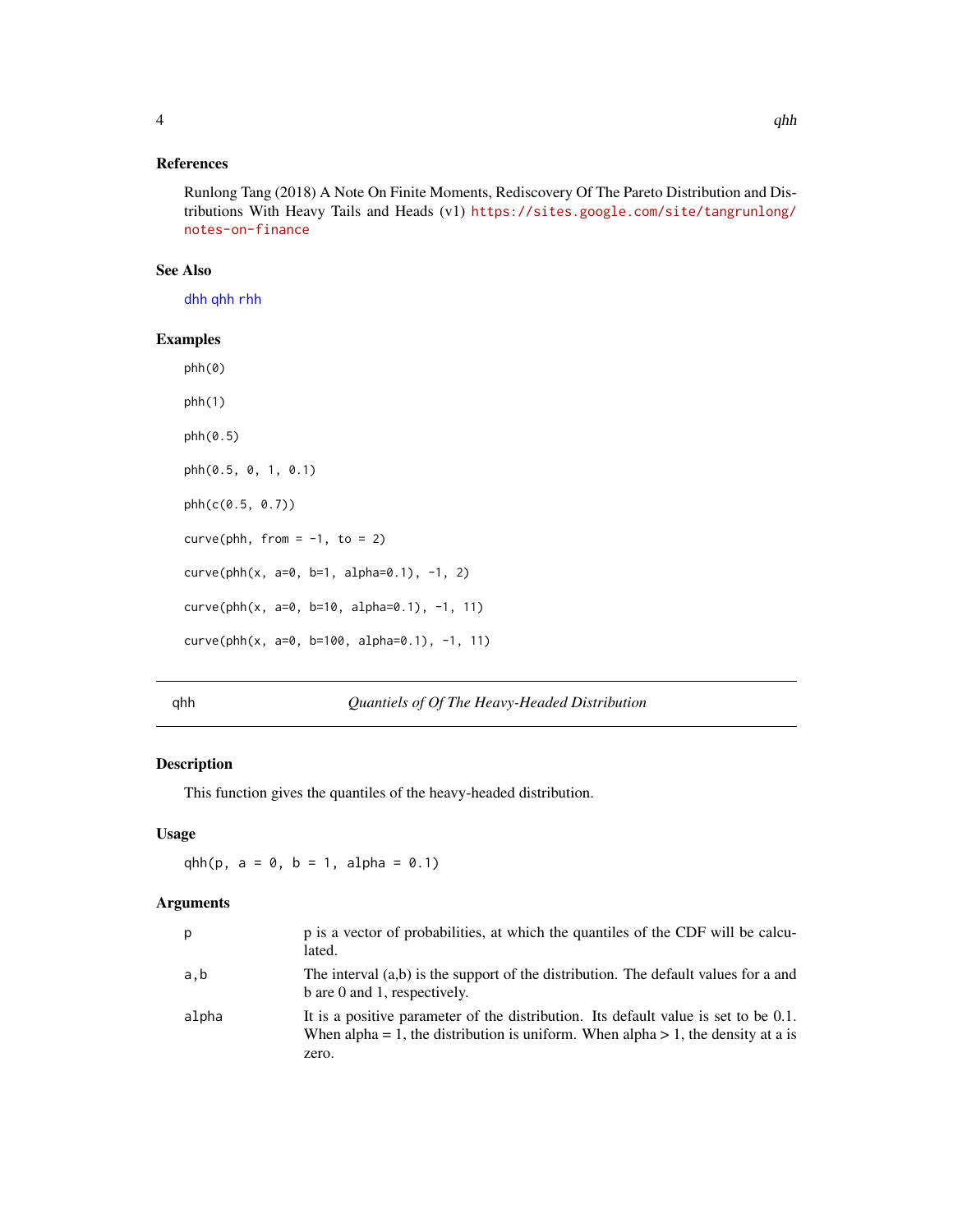<span id="page-4-0"></span>rhh 5

## Details

See the references.

## Value

It returns the quantiles of the CDF at p.

## Author(s)

Runlong Tang

## References

Runlong Tang (2018) A Note On Finite Moments, Rediscovery Of The Pareto Distribution and Distributions With Heavy Tails and Heads (v1) [https://sites.google.com/site/tangrunlong/](https://sites.google.com/site/tangrunlong/notes-on-finance) [notes-on-finance](https://sites.google.com/site/tangrunlong/notes-on-finance)

## See Also

[dhh](#page-1-1) [phh](#page-2-1) [rhh](#page-4-1)

qhh(0.9)

## Examples

```
qhh(0.9, a=0, b=1, alpha=0.1)
qhh(0.9, a=0, b=10, alpha=0.1)
qhh((1:9)/10)
curve(qhh, from = 0.1, to = 0.9)
curve(qhh(x, 0, 1, 0.1), from = 0.1, to = 0.9)curve(qhh(x, a=10, b=100, alpha = 0.1), from = 0.1, to = 0.9)
```
<span id="page-4-1"></span>rhh *Random Variables of Of The Heavy-Headed Distribution*

## Description

This function generate i.i.d. random variables following the heavy-headed distribution.

## Usage

rhh(n,  $a = 0$ ,  $b = 1$ ,  $alpha = 0.1$ )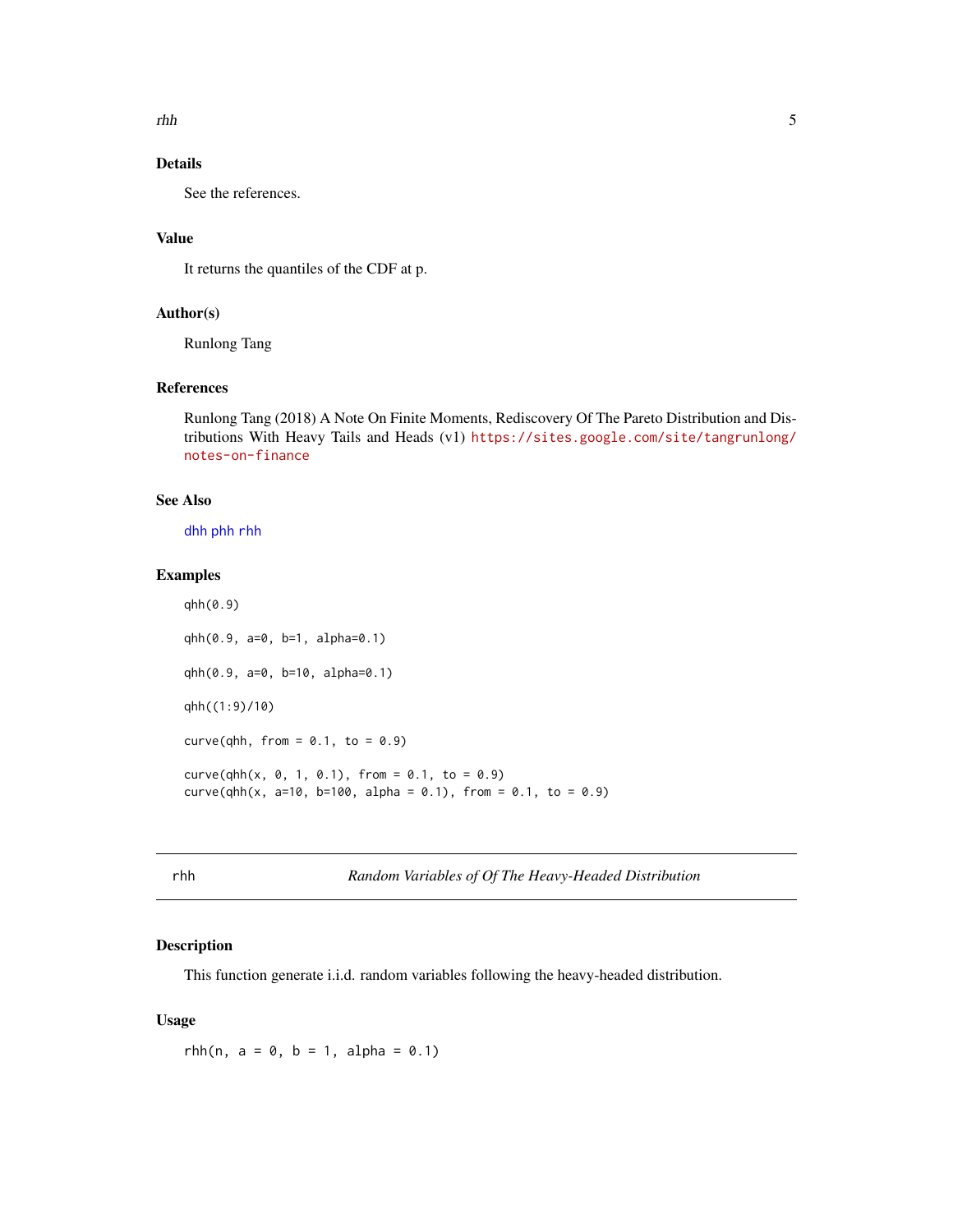## <span id="page-5-0"></span>Arguments

| It is the number of the random variables.                                                                                                                                        |
|----------------------------------------------------------------------------------------------------------------------------------------------------------------------------------|
| The interval (a,b) is the support of the distribution. The default values for a and<br>b are 0 and 1, respectively.                                                              |
| It is a positive parameter of the distribution. Its default value is set to be 0.1.<br>When alpha = 1, the distribution is uniform. When alpha > 1, the density at a is<br>zero. |
|                                                                                                                                                                                  |

## Details

See the references.

#### Value

It returns a vector of n random varialbes following the heavy-headed distribution.

## Author(s)

Runlong Tang

## References

Runlong Tang (2018) A Note On Finite Moments, Rediscovery Of The Pareto Distribution and Distributions With Heavy Tails and Heads (v1) [https://sites.google.com/site/tangrunlong/](https://sites.google.com/site/tangrunlong/notes-on-finance) [notes-on-finance](https://sites.google.com/site/tangrunlong/notes-on-finance)

## See Also

[dhh](#page-1-1) [phh](#page-2-1) [qhh](#page-3-1)

## Examples

 $rhh(1)$ 

 $rhh(2)$ 

hist(rhh(10000), freq=FALSE)

 $curve(dhh, add = TRUE, col = 2)$ 

dhh(c(0.1, 0.01, 0.001, 0.0001, 0.00001))